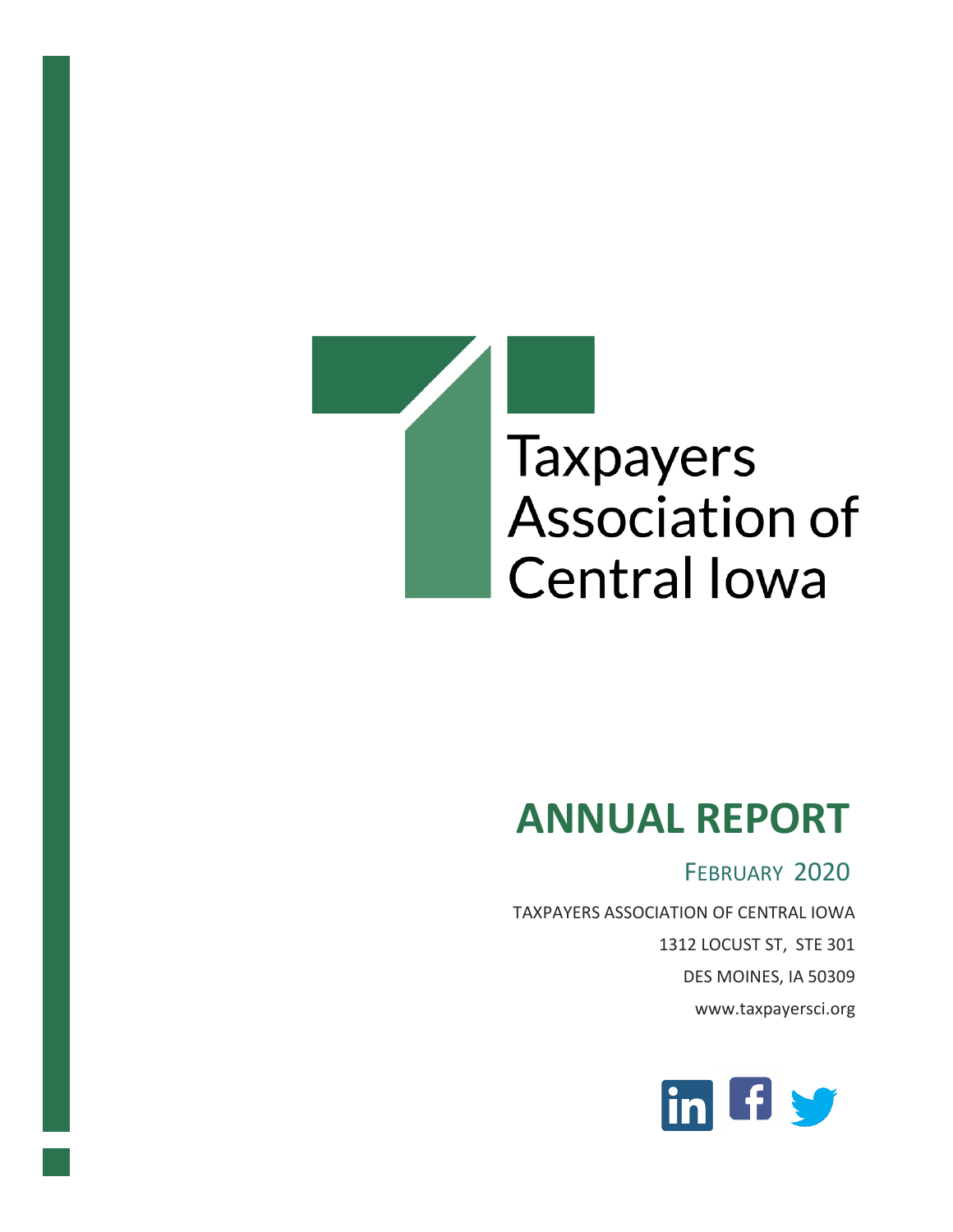#### **THE YEAR(S) IN REVIEW Matt Wagner, Chair**



The Association has evolved since its founding nearly 100 years ago, in 1921, as the Polk Des Moines Taxpayers Association. For example, in 2011, the focus was broadened from just Polk County and Des Moines to include public entities in Warren and Dallas counties.

Another transition took place this year, as Gretchen Tegeler, the Association's president for the past eight years, resigned to join the Iowa Healthcare Collaborative. Gretchen's extensive experience in both

state and local levels of government was essential in building our organization. It included eight-plus years as Director of the Iowa Department of Management, serving as Governor Branstad's chief of staff, serving two terms on the West Des Moines Community Board of Education, as well as her work on the West Des Moines Water Works Board of Trustees, a position she continues to hold.





In May, the Board was pleased to announce that Art Wittmack would succeed Gretchen on an interim basis. Art was asked, with his background on the board (serving as its Chair from 2013 to 2016), and his business and community experiences, to work with the board and membership in identifying the future aspirations of the Association, building upon the platform Gretchen provided.

While this has been proceeding, it is a pleasure to report that the Association's

work has continued without interruption, while gaining additional visibility and effectiveness through increased outreach to breakfast and service clubs, community organizations and committees, media and public officials.

A report on our activities follows. Your review and comments would be appreciated.

Thank you for your interest, support, and investment!

Matt

PS. For those reading this report who are not members, and support the efforts described in these pages, please join us.

The Taxpayers Association of Central Iowa is an independent, nonpartisan organization, encouraging efficient, effective local government because smart government contributes to a higher quality of life, when provided at appropriate/sustainable cost.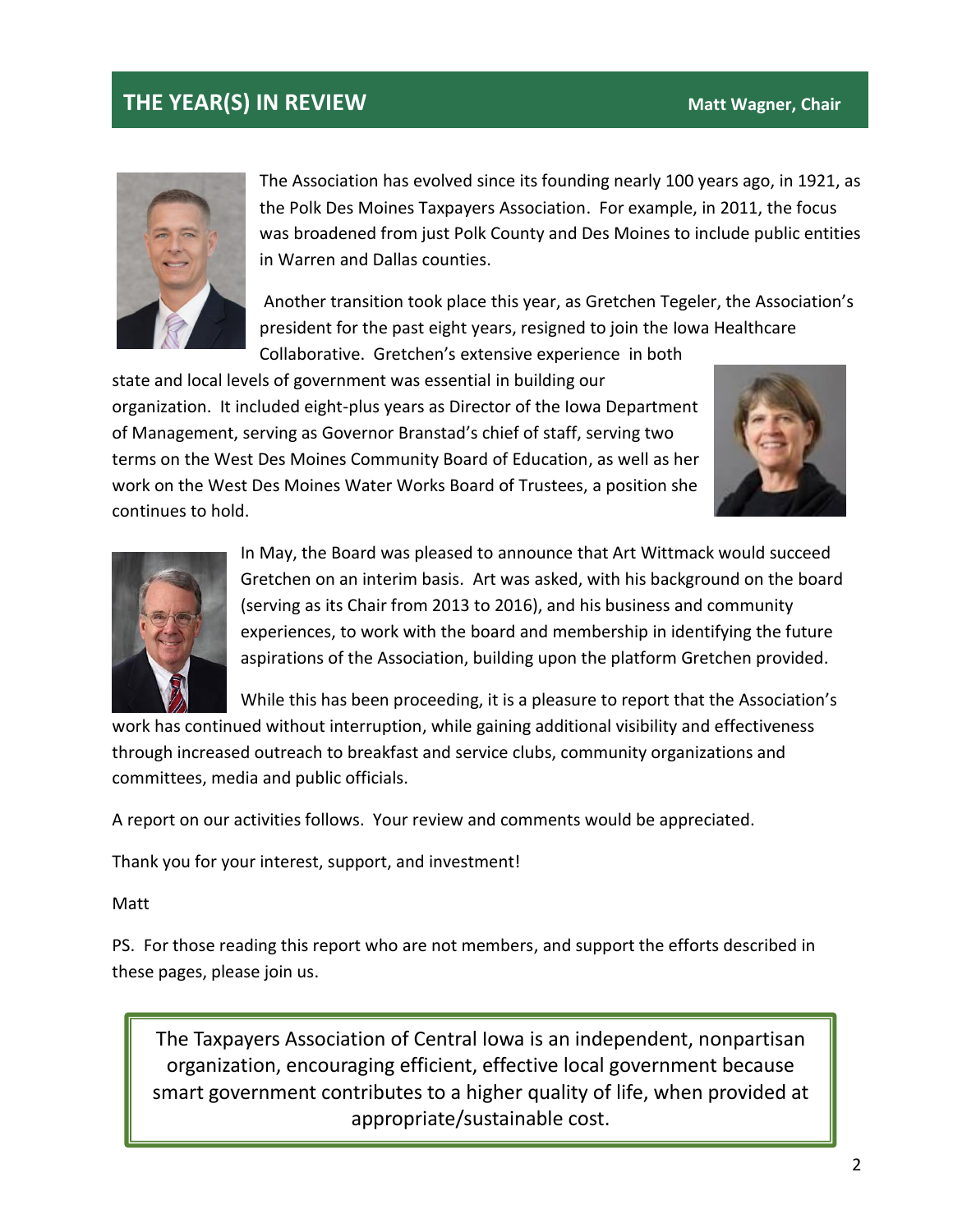#### **EMPHASIS: PROPERTY TAX TRANSPARENCY**



With the support of other organizations, the Association was instrumental during 2019 in passing SF 634 that addresses property tax transparency. Presently, it applies only to cities and counties.

Rather than starting with the current property tax rate (or levy) to develop a budget, the law instead starts from the previous year's property tax revenue.

The new law does not limit what a city or county can levy. One should expect some increase in property taxes. However, if the city/county intends to collect **even \$1 more** in property taxes than collected last year, it will need to do the following:

- **Provide notice** of a public hearing in the newspaper and on social media.
- **Hold a public hearing** to:
	- disclose the current rate and tax collected,
		- the new base rate that would yield the same taxes collected the previous year, and the proposed rate and tax to be collected
- Provide an explanation of **why the increase is needed**.

If a budget requires a property tax increase **more than two percent of the prior year**, it must be approved with at least a **two-thirds vote of the governing body.**

The concern addressed by the legislature and governor is best demonstrated by the following graph:



**Property taxes have been growing at a rate 2 ½ times household income, population, and rate of inflation.**

#### **How long is it sustainable?**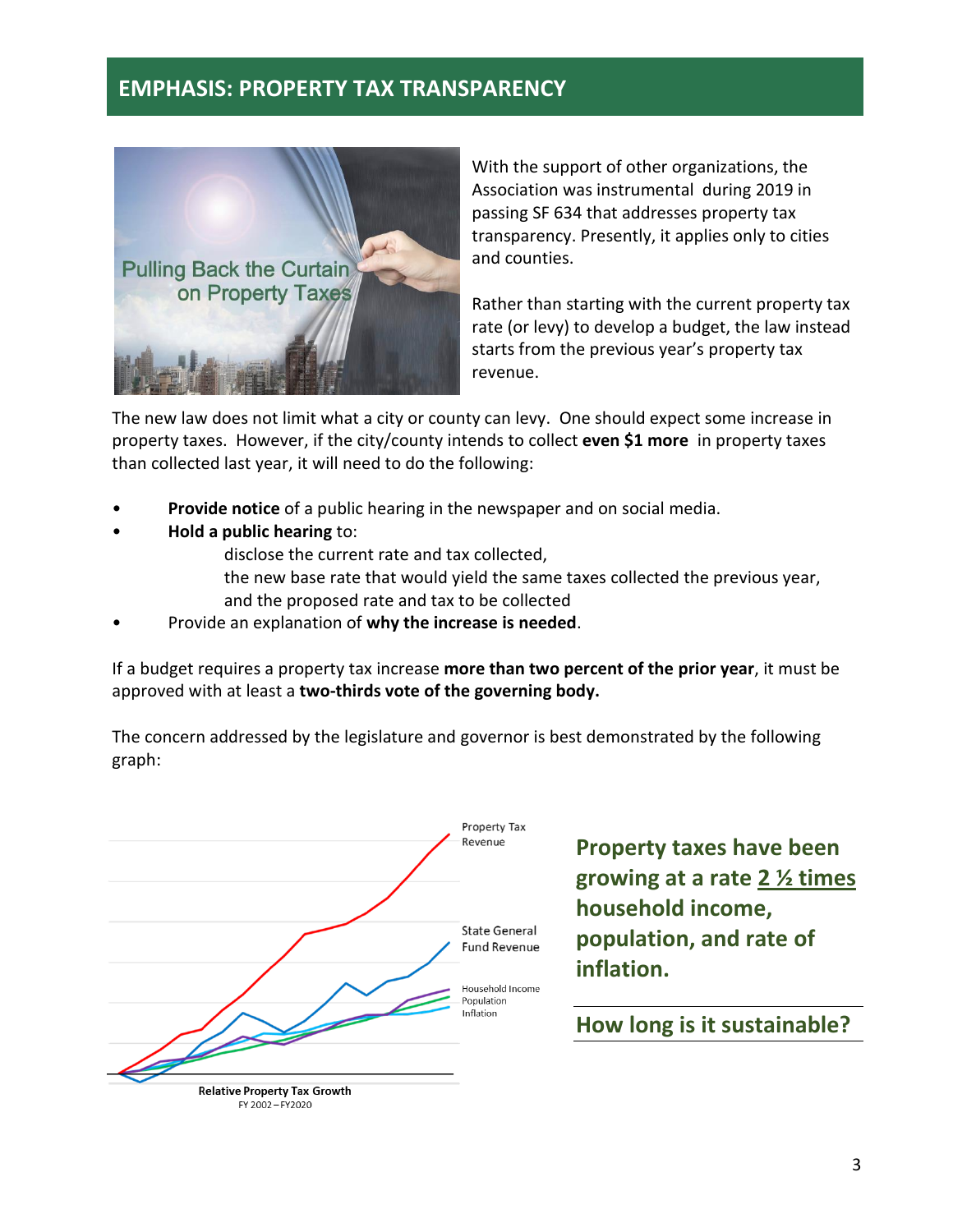Cities and counties are currently developing their budgets and the projected increases in property tax revenue. The early indications are not encouraging:

| <b>Social Security COLA increase: 1.62%</b> |       | so far:                    |       |  |
|---------------------------------------------|-------|----------------------------|-------|--|
| <b>Consumer Price Index:</b>                | 1.72% | <b>Polk County:</b>        | 8.10% |  |
| <b>Median Household Income:</b>             | 0.90% | <b>City of Des Moines:</b> | 6.82% |  |
| Legislative Threshold:                      | 2.00% |                            |       |  |

**Citizen involvement** in the budgeting process **is often lax**, until the **budgets are certified (this year March 31)** and the impact on property taxes is known with certainty. **And then it is too late!**

In addition to counties and cities, the Association continues to review the property tax support of **Broadlawns Medical Center** and **DART**. The concerns are expressed later in this report.

**Individuals and companies have choices and vote with their feet**. Look at the exodus from Illinois. Review the choices individuals are making when choosing to live in Sioux City, Iowa, or across the river Dakota Dunes, South Dakota. And, there is no need to leave central Iowa to observe similar migrations of both individuals and companies. **Property taxes matter**. Why limit SF634 to cities and counties? If voluntary efforts are unsuccessful, should a hard ceiling, also considered by the Legislature, be instituted?

## **HOW MANY ARE NEEDED?**

| By the numbers                                                     | Central Iowa citizens are proud of their<br>individual communities and school<br>districts. Voters have consistently<br>resisted large-scale regionalization<br>efforts, although some have succeeded. |  |
|--------------------------------------------------------------------|--------------------------------------------------------------------------------------------------------------------------------------------------------------------------------------------------------|--|
| 3 counties, 44 cities, 20 school districts,                        |                                                                                                                                                                                                        |  |
| 75 smaller authorities, DART, Broadlawns,<br><b>DMACC</b>          |                                                                                                                                                                                                        |  |
| 145 Taxing authorities in Polk, Dallas &<br><b>Warren Counties</b> | The Des Moines Water Reclamation<br>Authority (WRA) is an example of one<br>successful effort.                                                                                                         |  |

The Authority, created in 2004, is made up of 17 metro area municipalities, counties and sewer districts. They work together to protect public health and to enhance the environment by recycling wastewater and being the preferred treatment facilities for hauled liquid wastes.

#### **Are services, administrative costs, etc. being unnecessarily duplicated. Where does regionalization make sense?**

*Sometimes that neutral third party is the only way to get everyone re-focused on what's best for the region as a whole. The Taxpayers Association of Central Iowa plays a unique role in fostering shared services and intergovernmental collaboration.*

E.J. Giovannetti, Hopkins-Huebner Law, former Polk county Supervisor, 20-year Mayor of Urbandale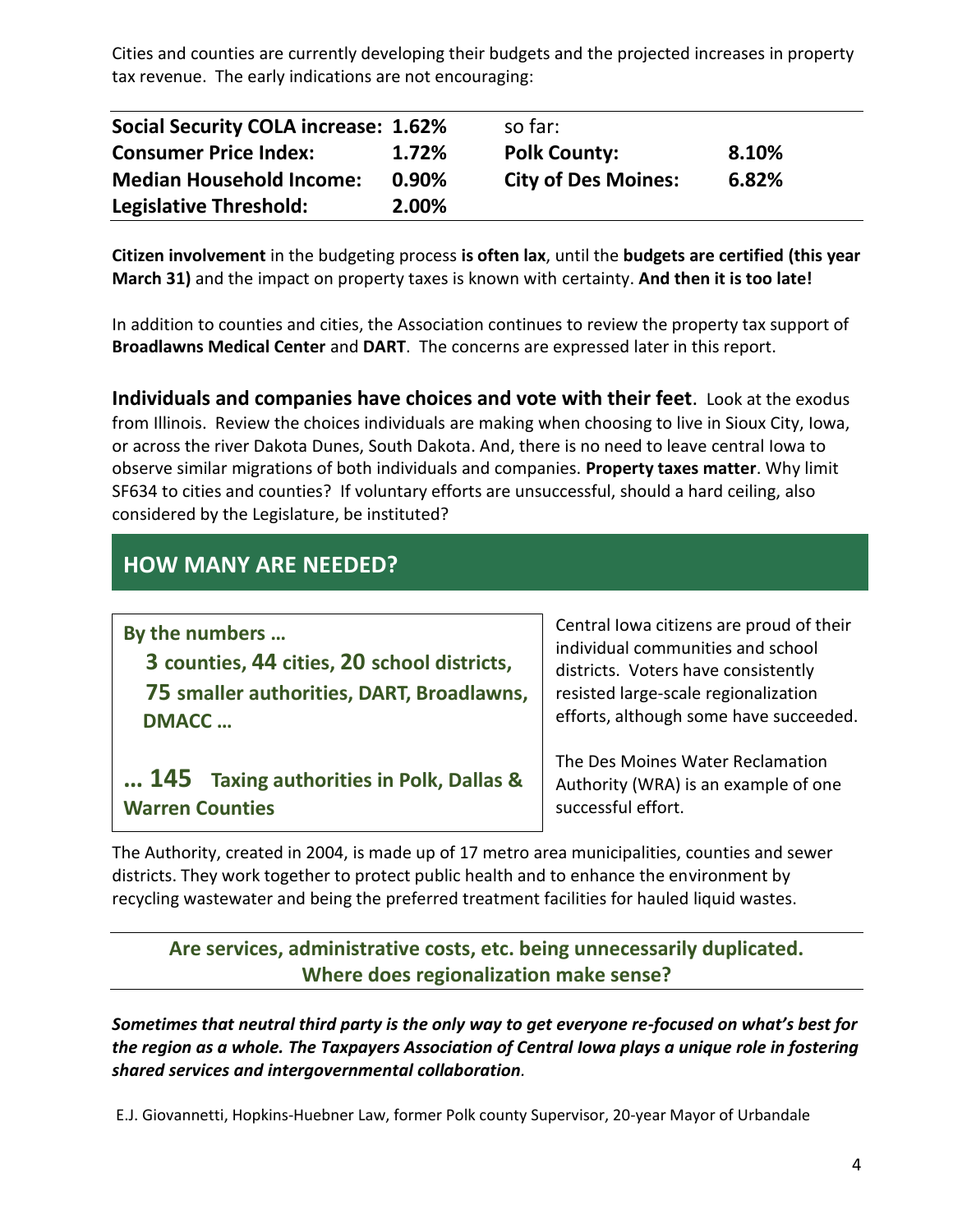# **"JUST THE FACTS"**

Determining the facts, sharing them, developing a consensus, and acting has been the hallmark of the Association since 1921.

The sections that follow highlight current activities.

# **"T.A.C.I. in the TAVERN"**

"*T.A.C.I. in the Tavern*," is an informal, educational event where current public sector issues are presented in a relaxed atmosphere. These gatherings are held on the second Wednesday of the month at the Principal Park' s Cub Club from 4:30 to 6:00 PM.

In September the discussion was themed: "Environmental Challenges & Opportunities facing Central Iowa." It included the **Waste Management Authority** (dealing responsibly with solid waste: landfill & recycling), the **Water Reclamation Authority** (addressing wastewater through regional cooperation), the **City of Des Moines (Electric Vehicles** - A "Win-Win" for the City and the environment), **Stormwater Management** (a collaborative effort to mitigate water on your property and in your basement), and the **Central Iowa Water Trails** (enhancing the enjoyment of our environment).



The program then turned to a continuing series discussing the 18-month property tax process. In October, **Randy Ripperger** and **Gretchen Tegeler** lead us through the assessment, rollback, equalization, and backfill processes. **Sen. Charles Schneider** addressed SF634 dealing with property tax transparency.

At the November meeting, city managers **Scott Sanders, David Johnson** and **Marketa Oliver** presented the sources and uses of funds for their city budgets, and the process used to develop them. The differences between the Des Moines, Ankeny and Bondurant budgets were illuminating.

School funding was the focus in December. Superintendents **Dr. Tom Ahart, Dr. Brad Buck**  and **Dr. Dirk Halupnik** spoke regarding the sources and uses of funds in the Des Moines, the Waukee and Southeast Polk school districts. They also highlighted the challenges of school funding and the "silos" created by Dillon's Rule.

In January, Polk County Supervisors **Bob Brownell** and **Matt McCoy**, **Megan Andrew** (Warren County staff) and Dallas County Supervisor **Mark Hanson**

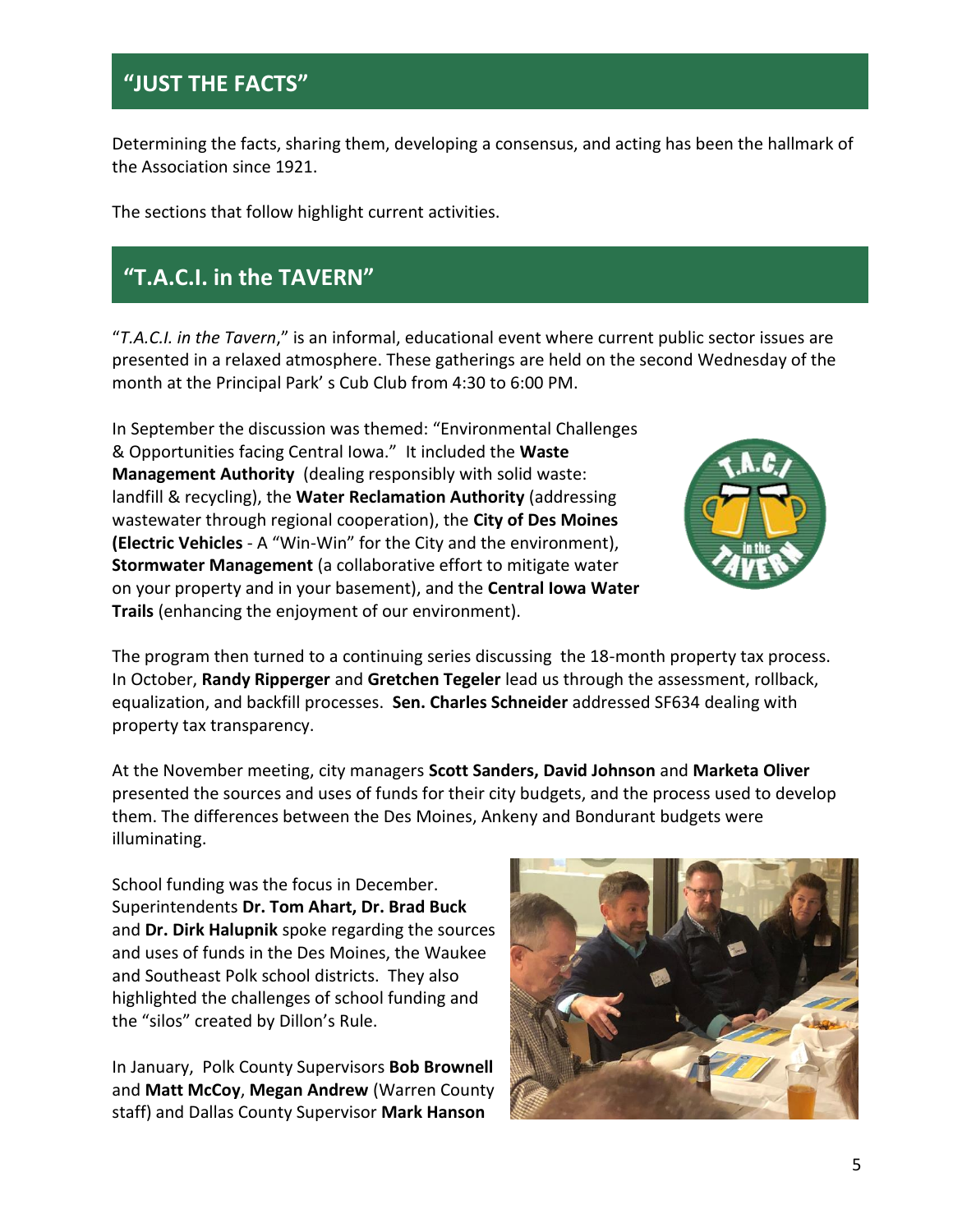presented the budgets and issues facing county governments. (Mark observed that with just three supervisors, if two of them are ever together it could be deemed an open meeting!)

There will be no February event, as "Focus on K-12 Education: Funding and Outcomes" will be held February 19, 7:30 to 9:00 AM at the Botanical Gardens.

The series will continue March 11 when **Broadlawns Medical Center, DART,** and **DMACC**, have been invited to educate those attending regarding their finances and budgeting process.

# **"FOCUS K-12 EDUCATION: Funding and Outcomes"**

Consider:

- As much as 50% of local property taxpayers' bill goes to K-12 education.
- The tax rate is driven by state formula more than district action.
- State spending for K-12 education is 45% of the general fund.
- Iowa student performance in key areas: math, science, reading, is stagnant to declining



Are Iowa's K-12 Schools Adequately Funded? What is the Return on the Investment: Outcomes?

February 19, Des Moines Botanical Gardens

Presenters:



**Mr. Mark Jacobs** Founder, Reaching Higher Iowa, Former President/CEO Reliant Energy



**Mr. Shawn Snyder** Government Relations & School Finance Iowa Association of School Boards



**Dr. Brad Buck Superintendent** Waukee Community Schools, Former director Iowa Department of Education



**Ms. Patti Schroeder** Finance Director Iowa Assoc. of School Boards Former Chief Financial Officer Des Moines Public Schools

*The Taxpayers Association of Central Iowa can be relied on by government, business and individuals to give a clear analysis of complex matters. An approach that digs into the details and ignores the headlines makes TACI a community resource for encouraging innovative government and effective use of tax dollars.*

Paul Hayes, JSC Properties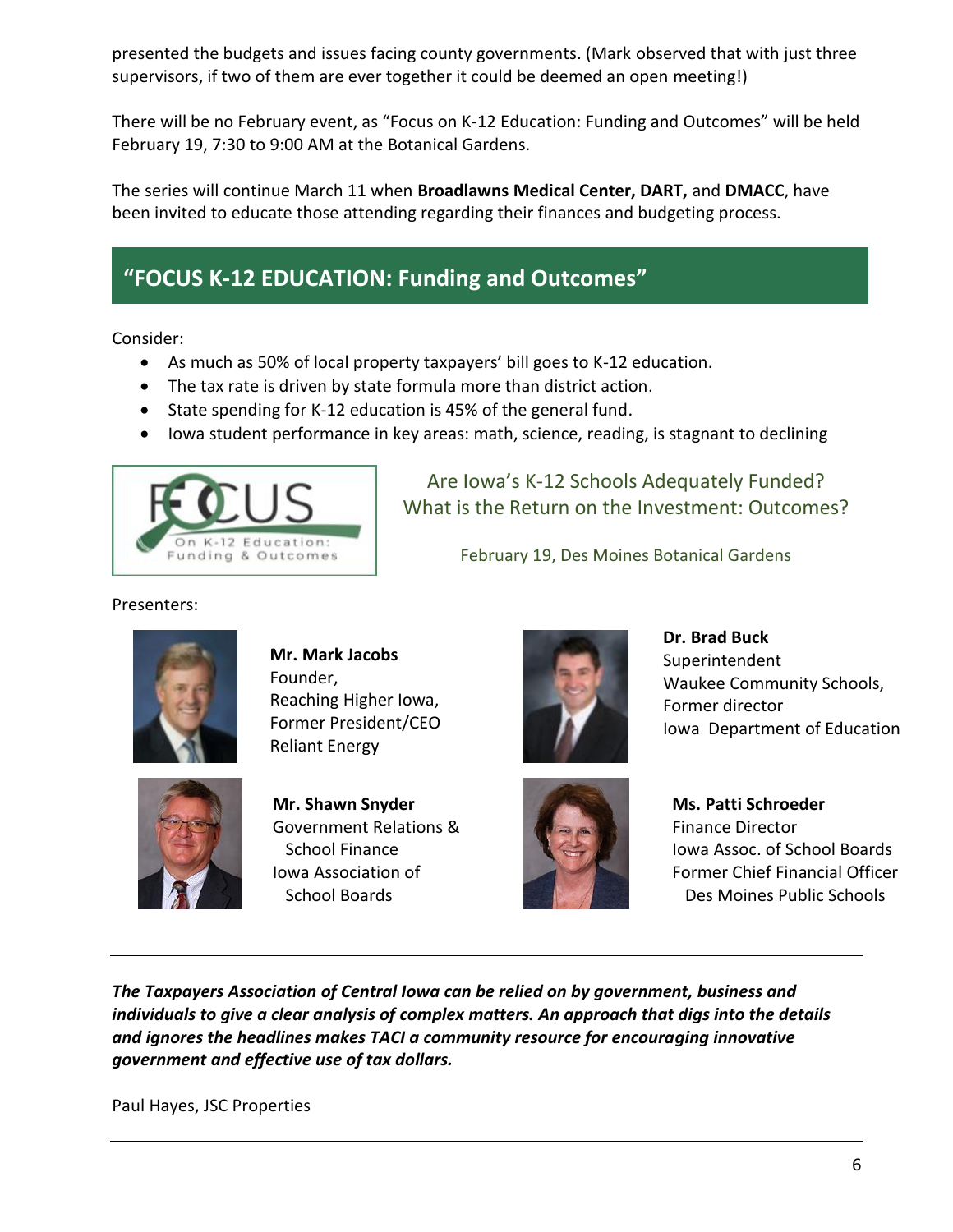#### **FOSTERING COLLABORATION**

The Taxpayers Association of Central Iowa (TACI) provides incentives and resources to local governments to promote shared services and/or facilities. Such arrangements are one of the principal ways to improve efficiency in local government.



Art Wittmack serves as a tri-chair, with Urbandale Mayor Bob Andeweg and Pleasant Hill Mayor Sara Kurovski, on the Greater Des Moines Partnership's Capital Crossroads Governance Committee.

The committee created and sponsors the Local Government Collaboration Project, which each year brings together representatives from every city and several counties to solve common problems or to develop new ways of accomplishing common objectives.



In February of 2018, mayors of a dozen central Iowa cities joined in identifying a regional approach to storm water management as the top priority for 2018-2019. The summer floods that year reinforced the need for better storm water management.



Facilitated by Aaron Chittenden, Business Solutions Consultant at Des Moines Community College, the cities engaged in a series of workshops to learn more about why current methods of drainage control are no longer working, and what approaches might work better. They concluded a performance outcome approach is desirable, but with flexibility in the individual methods used to achieve that outcome on a given site or development. Now cities are asking their elected officials to endorse their working with the development community to determine how to implement such an approach at the city and regional level.

#### **BROADLAWNS MEDICAL CENTER'S PROPERTY TAX SUPPORT**

*At one time, "medical care for the indigent" was the responsibility of local citizens and was paid for through property taxes. Today, with federal and state programs in place, is property tax support still appropriate?*

Broadlawns Medical Center has been a safety net health care provider for the indigent uninsured and underinsured in Polk County. It has an independently elected seven-member board of Trustees and has the authority to levy property taxes to cover the cost of providing care to the indigent uninsured or underinsured. During most of its 100-year history, the hospital has needed every penny of its property taxing authority to cover the cost of the indigent care it has provided.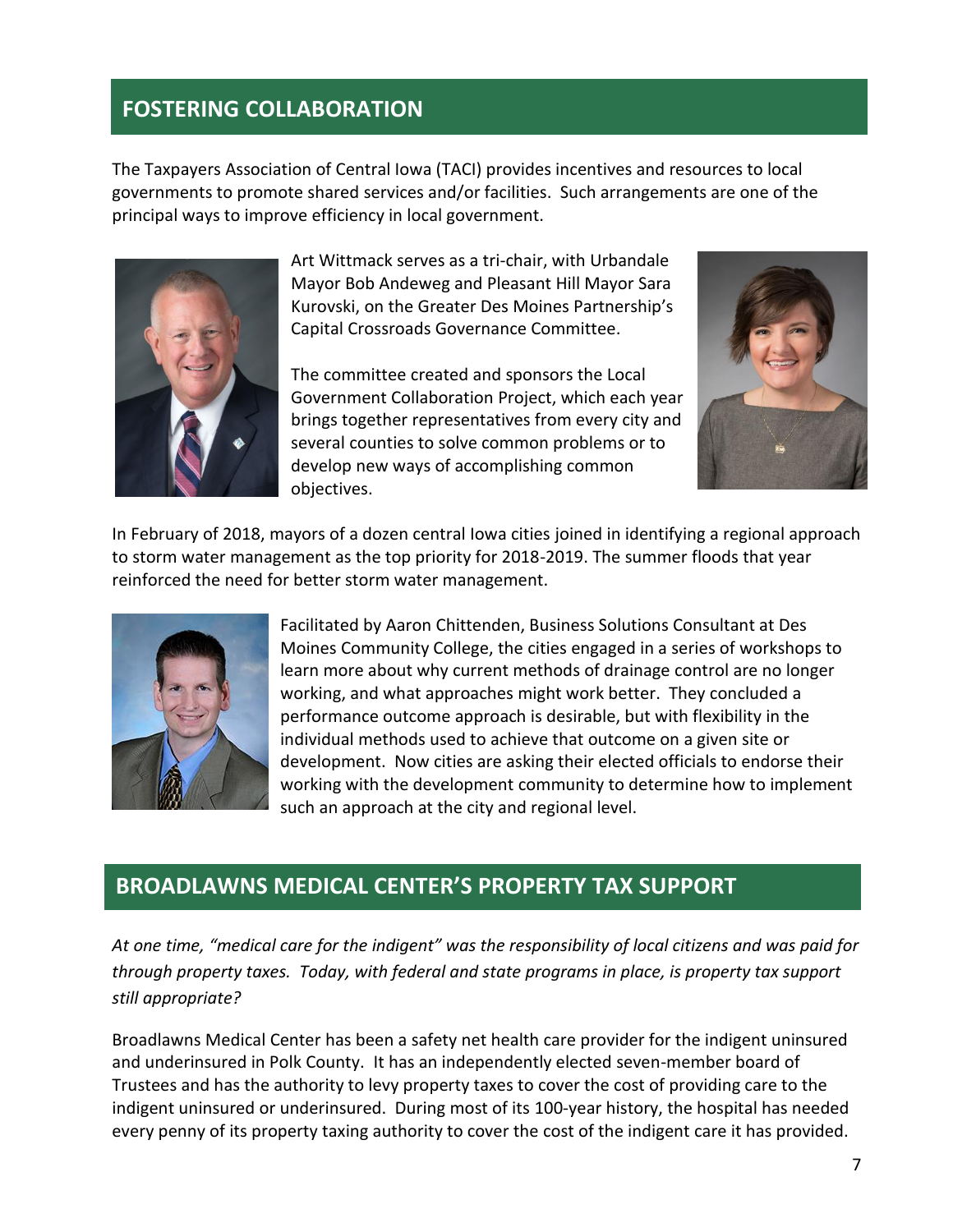

That being the case, why should property tax support continue?

Should property tax dollars be used to compete with other medical centers and to attract patients and physicians away from them? Would the

However, with the Iowa Care Program (2005), the Affordable Care Act (ACA) of 2010, and the substantial expansion of the state-funded Medicaid health insurance program (2014), patients who were previously uninsured became insured.



property tax support be better deployed to address regional mental health care issues?

Dialog has been initiated with Broadlawns to review finances, verify the numbers and facts, and to seek their rationale for continued property tax support.

#### **PROPERTY TAX SUPPORT OF REGIONAL TRANSIT**

Every vibrant community has multiple efficient, affordable, and accessible transportation options.

The Association has representation on the Greater Des Moines Partnership's Transit Future Work Group. The group is looking at long-term challenges and opportunities, including new technologies, changing regional demographics, and the economic and environmental benefits of



transportation choices, whether that is walking, riding the bus, riding a bicycle, driving, ridesharing, or some combination of modes.

For some time, the Association has had a concern that DART's strategy was unrealistic.

Direct discussions have been reinitiated with DART officials to verify statistics including costs, ridership, and the nature and sources of appropriate subsidies.

# **OTHER "ENGAGEMENTS" … just a couple of examples**

Mental health services in Iowa have been largely funded by property taxes. As Polk County and Broadlawns are unique in the system, the Association is engaged in current discussions regarding alternative funding. The Metro Waste Authority is developing a recycling facility to replace services provided by a private sector contractor. The Association is monitoring the project to evaluate the benefits and costs to rate payers.